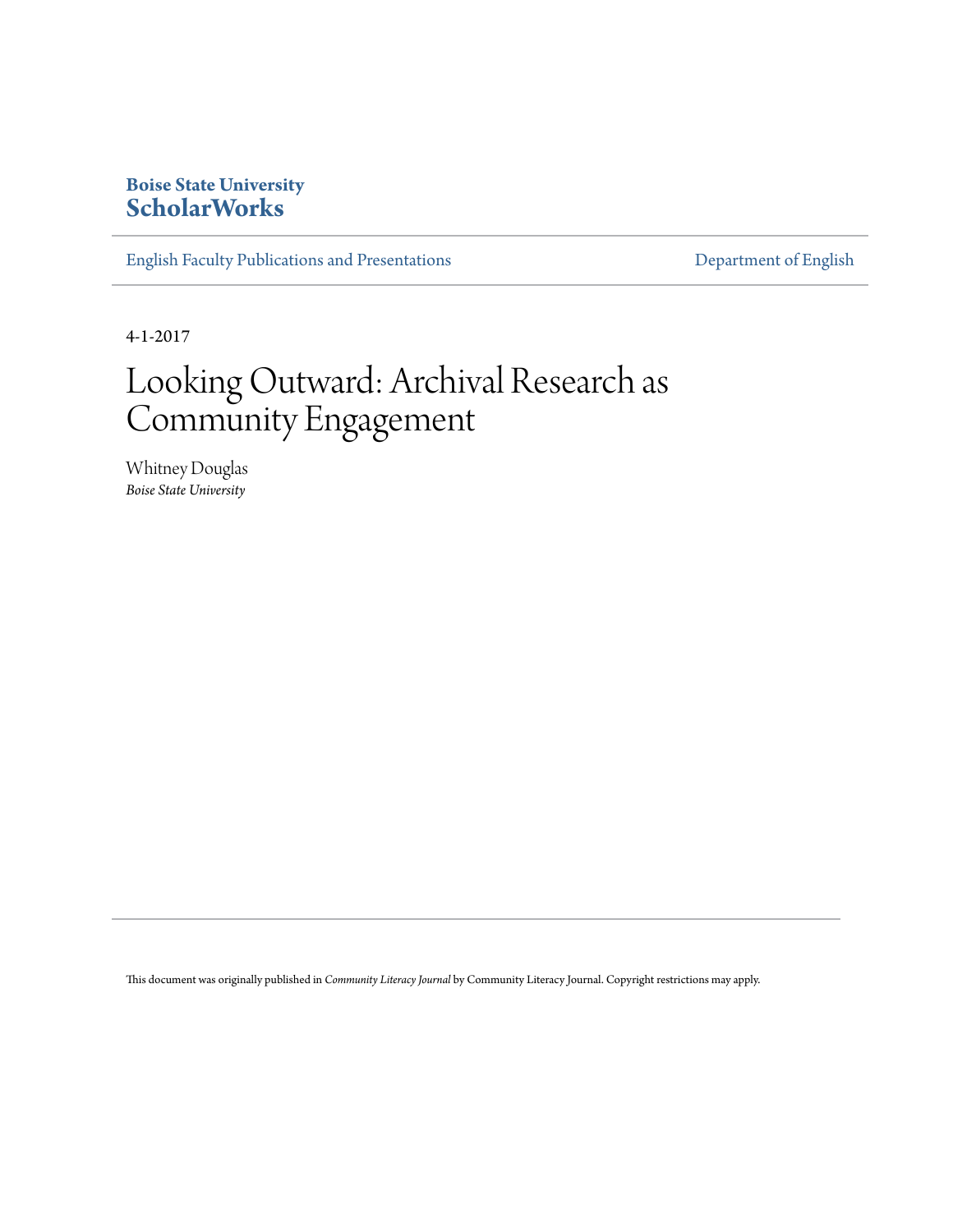## **Looking Outward: Archival Research as Community Engagement**

*Whitney Douglas*

#### **Abstract**

This article examines archival research as a generative community literacy practice. Through the example of a community-based project centered on archival research, I examine the increased possibility the archives hold as a site for rhetorical invention based on collaboration that includes contemporary community members *and* the recovered rhetoric of historical figures. I argue that archival research as community literacy practice creates conditions for a communal form of literacy sponsorship and offer a framework for approaching the archives.

**Keywords:** archives, collaboration, invention, sponsorship, meaning-making, solidarity

#### *Creating with: Archival Research as Community Literacy Practice*

s a graduate student at University of Nebraska-Lincoln, I entered the archives with fellow graduate student Eric Turley, our interest in recovery work piqued by the women's rhetoric we were reading in a seminar. We wanted to As a graduate student at University of Nebraska-Lincoln, I entered the archives<br>with fellow graduate student Eric Turley, our interest in recovery work<br>piqued by the women's rhetoric we were reading in a seminar. We wanted What we encountered was not only her national-level story, but the stories of local women who had participated in the statewide suffrage movement. After months collaboratively researching in the archives and having energetic discussions about our findings, we began to question what we were creating with the archival materials and for whom we were creating it. Neither of us were originally from Nebraska and yet we were becoming intimately familiar with a major movement in the state's history. However, envisioning something beyond academic genres—the seminar paper, an article, a conference paper, the dissertation, or a book proposal—was difficult.

While considering the necessity of sharing our archival research both in and beyond academic venues, we were introduced to Judith K. Hart (Judy), director of Angels Theatre Company and a coordinator of a grassroots organization called the DeVoted Women Project (DWP). The organization "aimed to reignite an intellectual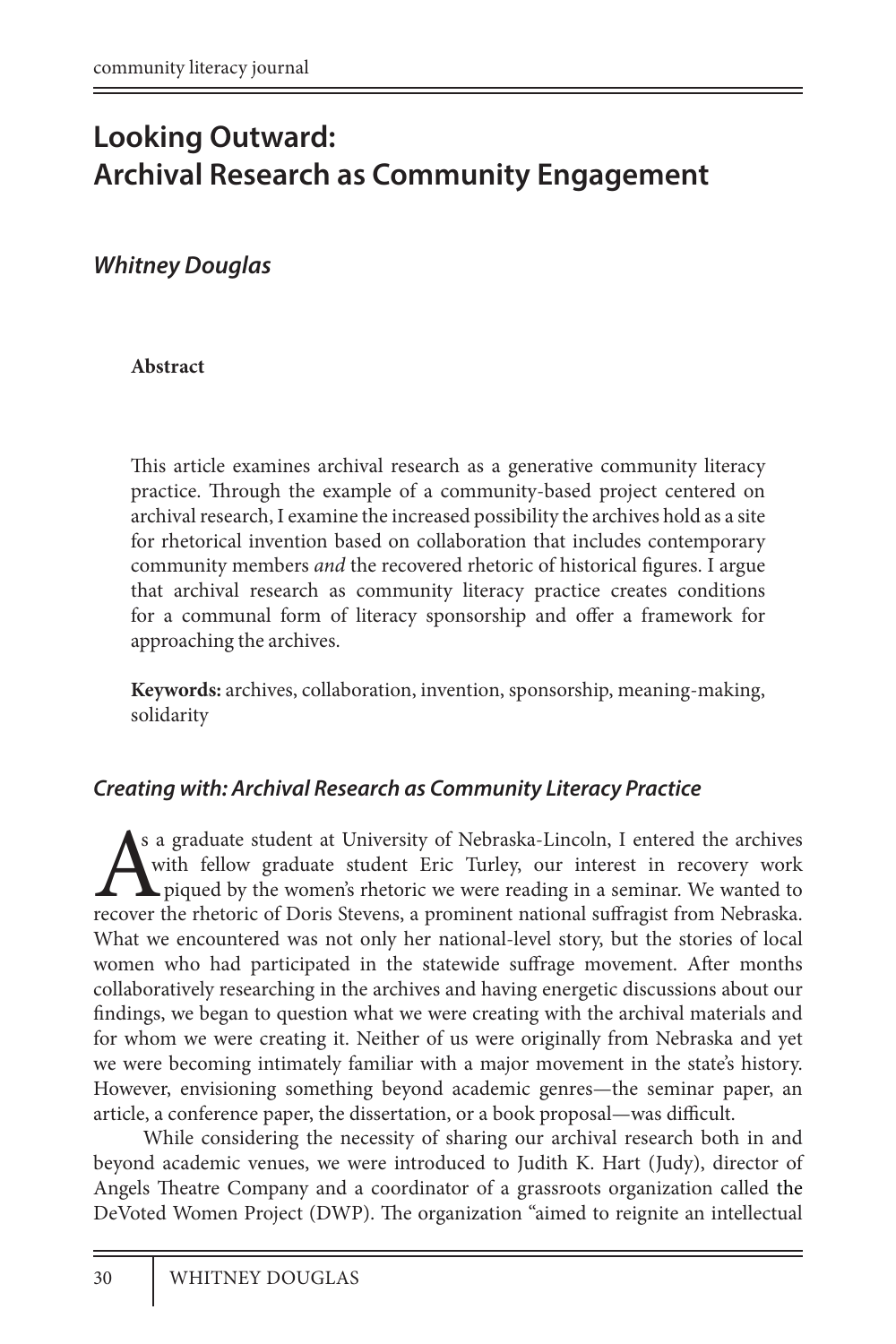dialogue regarding the responsibilities and patriotism of the vote by focusing on the suffrage movement," a vision that seemed especially important considering the continual coverage in the media illuminating low voter turnout for national and local elections<sup>1</sup>. General low voter turnout was an issue, but the members of the DWP were most concerned by how few women were exercising their right to vote and found it critical to remind the public, especially women, that women's enfranchisement had been a contentious political issue and not always a protected right. The DWP planned to commission a playwright to compose a play about the national women's suffrage movement that would help them achieve their goals through promoting civil consciousness.

After meeting with Eric and me and learning about the creative suffrage activism that had taken place on the state level, Judy shifted the play's focus to the Nebraska movement to present a more resonant argument for local audiences about the historical and contemporary importance of suffrage. Although excited by the prospect of our archival research circulating in a new way, Eric and I imagined our involvement with the DWP in a limited way: we would share artifacts we had recovered and seminar and conference papers we had written. Instead we learned that deep collaboration was central to any creative and activist work Judy did, and we worked with her, the playwright, actors, costume and set designers, and other community members throughout the drafting, production, and performances of the play *Nebraska Next!*<sup>2</sup>

In this article, I draw on my experience with the DeVoted Women Project in order to demonstrate how archival research can be a generative community literacy practice. Next, I examine two key insights the project work reveals. The first insight is that archives, as sites of collaborative rhetorical invention, can draw on the knowledge and perspectives of contemporary community members *and* the recovery of the rhetoric of historical figures. A second insight is that archival research as community literacy practice is sustained by a form of literacy sponsorship that integrates the knowledge and expertise of both contemporary and historical community members. Drawing on these insights, I end with a framework for engaging in archival research as community literacy practice.

#### *DeVoted Women Project: Serendipity and the Archives*

In *Beyond the Archives: Research as a Lived Process*, scholars explore archival research as a knowledge-making activity, yoking the personal and the scholarly as they document the complexities and serendipities of their research experiences and their planned and unplanned methodologies. Encountering the DeVoted Women Project was a serendipitous moment for Eric and me; we met Judy right as we were questioning what was possible for the archival material we had recovered. Our collaboration with the DWP would productively complicate our thinking about what archival research could and perhaps should be. In order to analyze the potential of archival research as community literacy practice, I will first map out our unplanned methodology that resulted from moving our research into the community.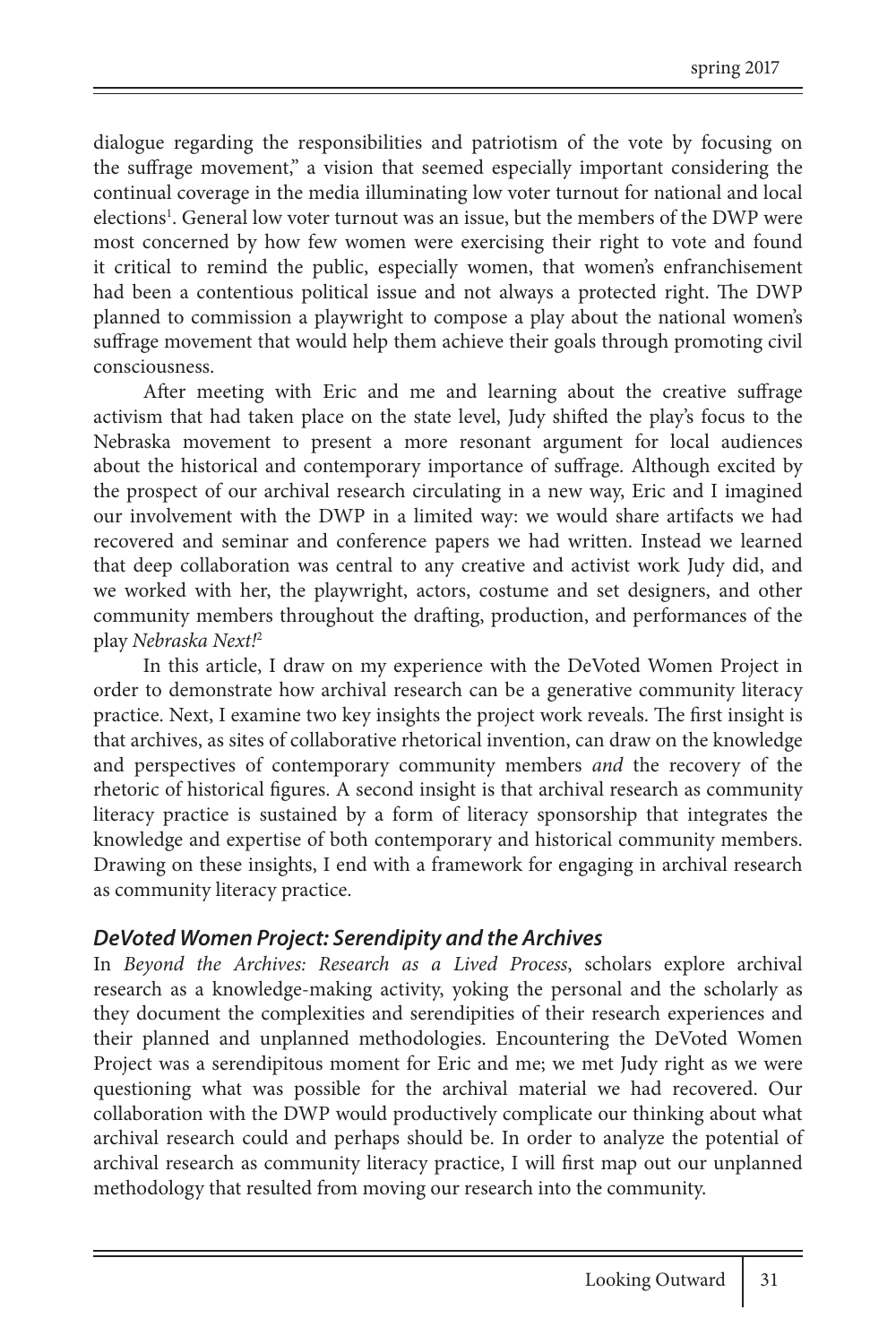Working with the DWP called on us to re-envision the recovered artifacts through the lens of rhetorical and literacy theories. It also compelled us to continue researching for additional material to more fully immerse ourselves in the suffrage era. For *Nebraska Next!*, we re-read artifacts alongside DWP collaborators to identify themes that reoccurred throughout the historical documents or which resonated with current discussions of political issues. We collectively decided on themes for the play that both illustrated struggles of the suffragists and reflected the present political climate in Nebraska and the nation at large, such as the rural/urban divide; civic literacy and access to information; sustaining political conversations and organizations; social class and civic participation; religion and politics; immigration; the personal and the public; and the role of technology in politics. These themes became the foundation around which the play was written, and helped to recreate and make suffragists' rhetoric accessible and relevant to a contemporary audience.

We envisioned a traveling production wherein we would enter each host community, perform the play, and engage the community in civic dialogue after the performance. Everything—including the director and actors—needed to fit in a minivan for travel across the vast state of Nebraska. The travel aspect led us to take a Brechtian approach, focusing on issues and situations with a production centered on archetypes rather than specific characters. Four actors—three women and a man played multiple roles throughout the play. The set was minimal and relied on props and a few easels with enlarged artifacts and photographs from the 1914 suffrage campaign. The sixty-five minute play referenced the national suffrage movement and world events during the early twentieth century, but primarily focused on the activist efforts of Nebraska women and men as they worked for state suffrage.

We purposefully integrated archival artifacts into the play so audience members, in a small way, could intimately engage with the material as we had. *Nebraska Next!* included four songs wherein the audience joined the actors singing songs written to popular melodies like "Battle Cry of Freedom," "America the Beautiful," and "Yankee Doodle Dandy." The songs served as transitions between scenes and simultaneously reinforced themes of the play. One scene in the play invited four audience members on stage to read short speeches. The four speeches (two pro-suffrage, two anti-suffrage) were excerpted from recovered speeches and political pamphlets. Having community members recite the speeches in lieu of actors created a break in the play where the audience was directly confronted with the rhetoric circumscribing the issue of suffrage.

At two different points in the play, the actors "campaigned" and distributed suffrage literature to the audience. Each audience member received copies of two political fliers—one that had been distributed by anti-suffragists and the other by suffragists. The fliers "Ten Reasons Why Women Shouldn't Vote" and "Votes for Nebraska Women!" were passed out at political rallies, street meetings, and other public gatherings. The distribution of these fliers, copies of original archival material, provided audience members with tangible artifacts illustrating the rhetoric that had circulated in their communities almost a century earlier and highlighted the dissonance between suffragists and anti-suffragists.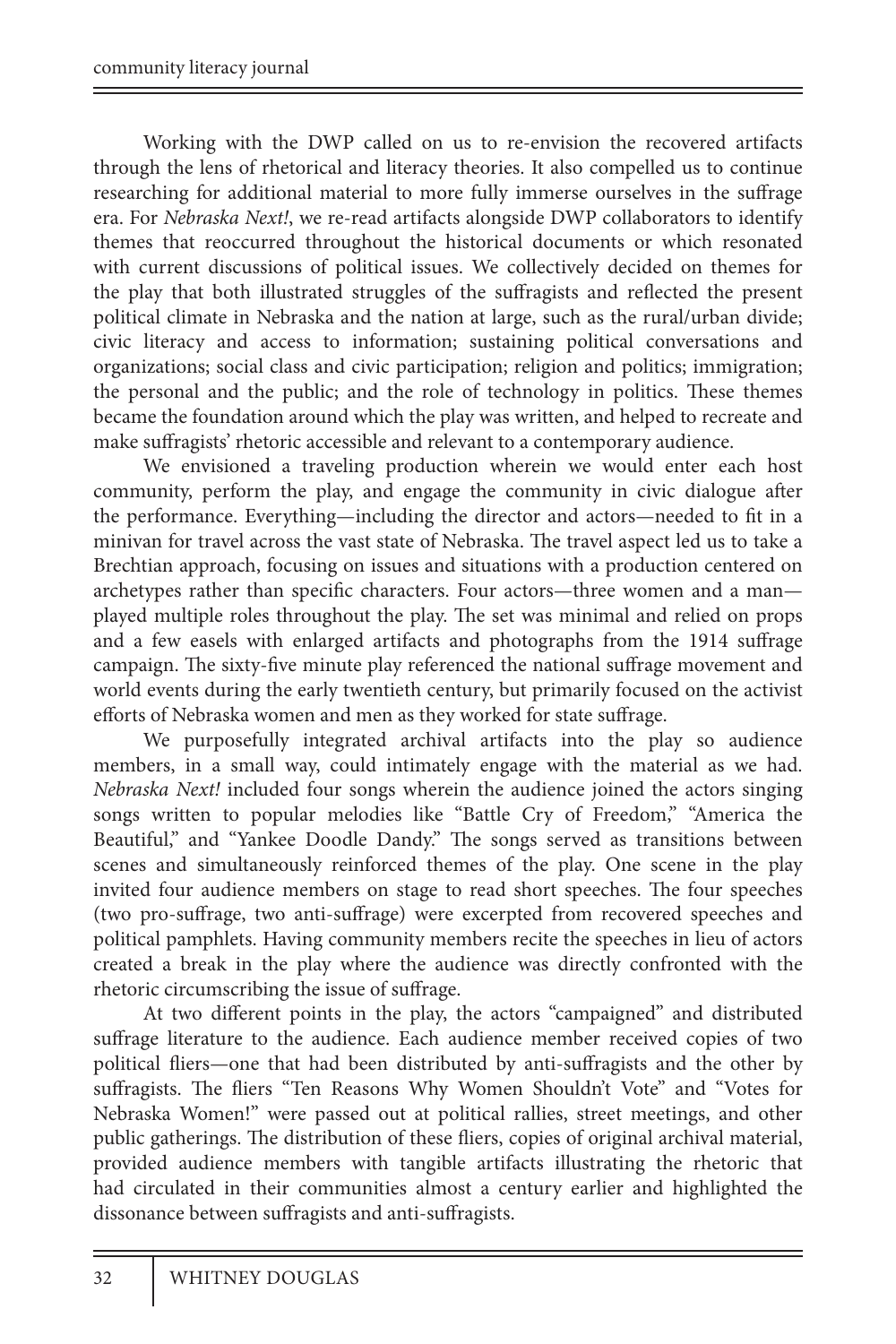Following the performance, a "second act" invited the audience to stay and talk about the archival material, the current political climate, and civic participation within their community. Conversations differed in every town. In some, audience members shared stories about their mothers, aunts, and grandmothers who were suffragists. Other conversations focused on the lack of women in local politics; the emptiness of contemporary political rhetoric and media coverage; abortion and women's rights to choose; economic inequalities present in the work place; questions about the historical period and the suffragists themselves; and issues for which community members wanted to advocate. After learning about Nebraska suffragists' strategies, some audience members considered the possibility of drawing on the suffragists' strategies to address and advocate for contemporary political issues.

At some performances, local community members were available to facilitate the second act and share their knowledge about suffrage and civic participation in Nebraska. In towns where resources were scarce or unavailable, Judy, Eric, or I facilitated the second act. Audience members frequently expressed surprise at discovering a vibrant suffrage movement had taken place in their state. Audience members frequently asked questions about the origins of the archival material and expressed interest in knowing more about the suffrage movement and specific events and tensions surrounding it. Through *Nebraska Next!,* we were able to convey our enthusiasm for the artifacts we had recovered and direct people to the archives where they could explore the materials firsthand and ideally use the artifacts for new purposes and audiences.

#### *Rhetorical Invention and the Archives*

The turn from viewing archives as passive repositories for gathering existing knowledge to conceptualizing archives as active experiments in meaning-making and sites for knowledge creation illuminates how they are inherently dynamic (Kirsch and Rohan VII). This dynamic nature of archives foregrounds the rhetorical nature of history, compelling us to reflect on the complexities of our subjective positions as rhetoricians and the emotions that shape our research as a lived process attending to the intersection of the personal, cultural, and scholarly aspects of our lives (Kirsch and Rohan 3). A nuanced, layered research process that attends to those intersections demands that we might also think about wider audiences and purposes for our findings. If our archival research is conducted with an eye toward academic audiences only, we limit the potential for new knowledge to circulate and hinder the creation of yet newer knowledge. When approaching archival research as a collaborative act of rhetorical invention, we can create new knowledge and representations of that knowledge *alongside* community members.

Excited by our first foray into the archives and the generative discussions held during the reading through boxes of artifacts, Eric and I had agreed to always conduct our archival research in collaboration. In our roles as DeVoted Women Project collaborators, Eric and I re-entered the archives with new questions and a deeper sense of what collaborative research could be. Like the scholars in *Beyond the Archives: Research as a Lived Process*, we had been initially inspired by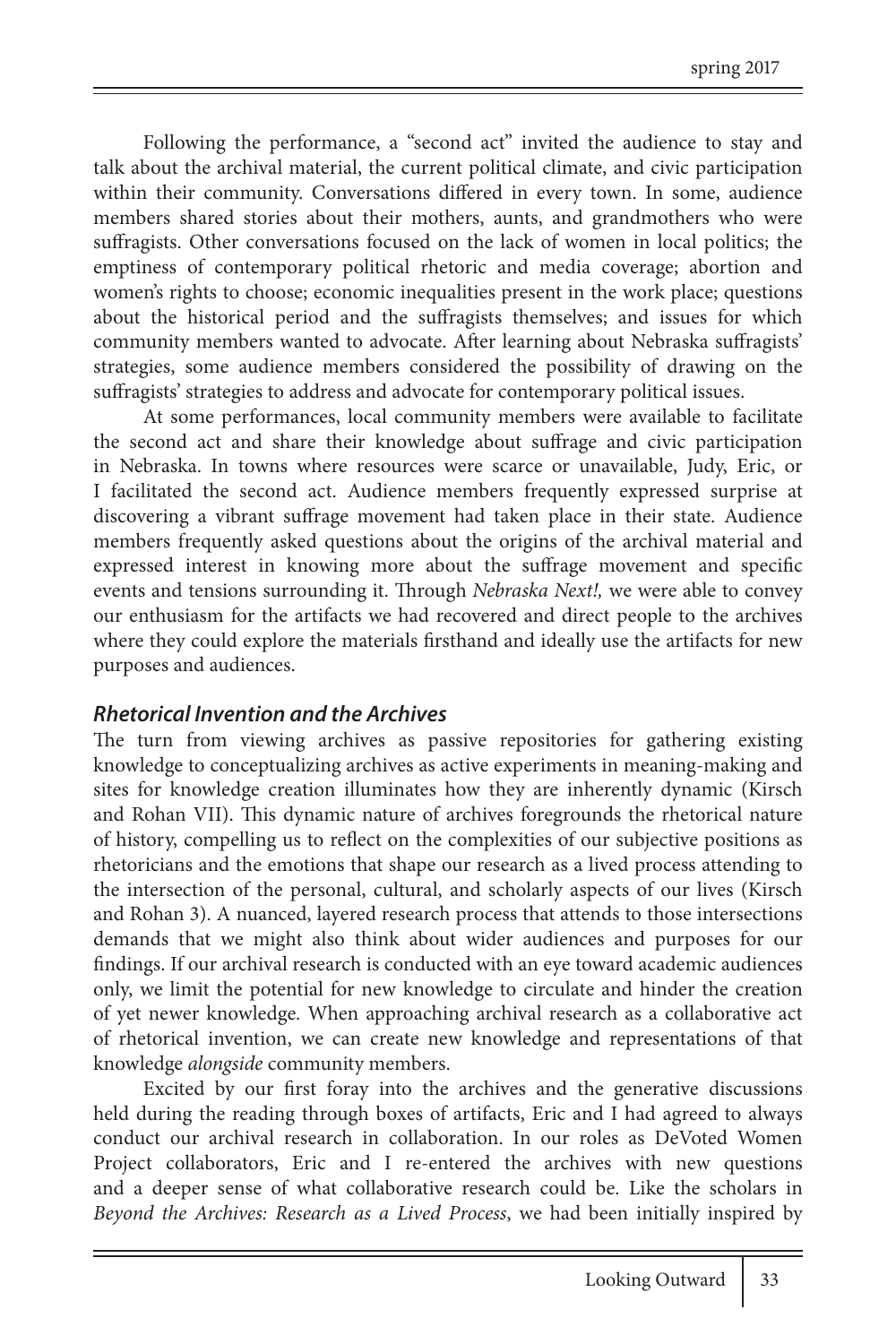personal attachments which cultivated the curiosity and intrigue essential for us to do committed, excellent historical research (Kirsch and Rohan 8). However, our experience with the DWP expanded our notion of attachment as we saw richer possibilities when re-visioning our existing research, conducting additional research with *Nebraska Next!* as our focus, and interweaving our personal attachments with those of Nebraskan communities, leading to engagement in collaborative new acts of rhetorical invention.

More importantly, our community attachment pushed us to think of the women whose rhetoric we had recovered as collaborators. Jacqueline Jones Royster and Gesa E. Kirsch advocate that the goals for recovering women's rhetoric should be to identify them as rhetors, showcase their rhetorical contributions, and find "innovative ways to engage with these women both critically and imaginatively in order to enable a more dialogic relationship between past and present, their worlds and ours, their priorities and ours" (14). The suffragists provided us with a blueprint of how to engage Nebraskan citizens across the state, making them contributors to the project not just through their rhetoric but through their lived experiences and knowledge.

Our choice to create a traveling production was inspired by a key activist strategy the suffragists used. The novelty of automobiles at the turn of the century became a useful tool for suffragists to draw wider attention to their cause. Auto tours enabled them to leave Lincoln and Omaha and deliver their political message to communities in surrounding areas and to recruit more suffragists. Two to five decorated automobiles would travel from town to town—typically three or four per day—and deliver a short program, including speeches and songs at each location. Audience participation through singing and speaking was encouraged during presentation of *Nebraska Next!* in order to re-enact how the suffragists engaged the communities they visited as singing was an important strategy used by the suffragists to encourage participation among audiences at auto tours, rallies, and parades.

Before moving to the next town, the suffragists would engage in a dialogue about suffrage with the townspeople—part of the auto tour was reserved for local townspeople to present short prepared remarks in favor of suffrage. Like the community conversations at the end of the auto tours, the second act of *Nebraska Next!* served as impetus for dialogue with audiences across the state about the responsibility of the vote. To determine potential host communities for the play, the DWP used a campaign district map created by the suffragists. As part of their outreach, the Nebraska Women's Suffrage Association (NWSA) divided the state into 15 districts according to travel routes provided by railroads and rivers. We chose one city in each suffrage campaign district in which to perform the play.

By drawing on suffragist strategies of singing, reciting and hearing speeches, collecting and reading political literature, and dialoguing about voting today, *Nebraska Next!* circulated the spirit of women's activism and rhetoric promoted by the NWSA to communities across Nebraska. The play provided a dynamic rendering of rhetorical artifacts that could be presented to a public audience inclusively through audience participation in the theatrical performance, allowing them to draw their own conclusions about the suffrage movement, make their own connections with the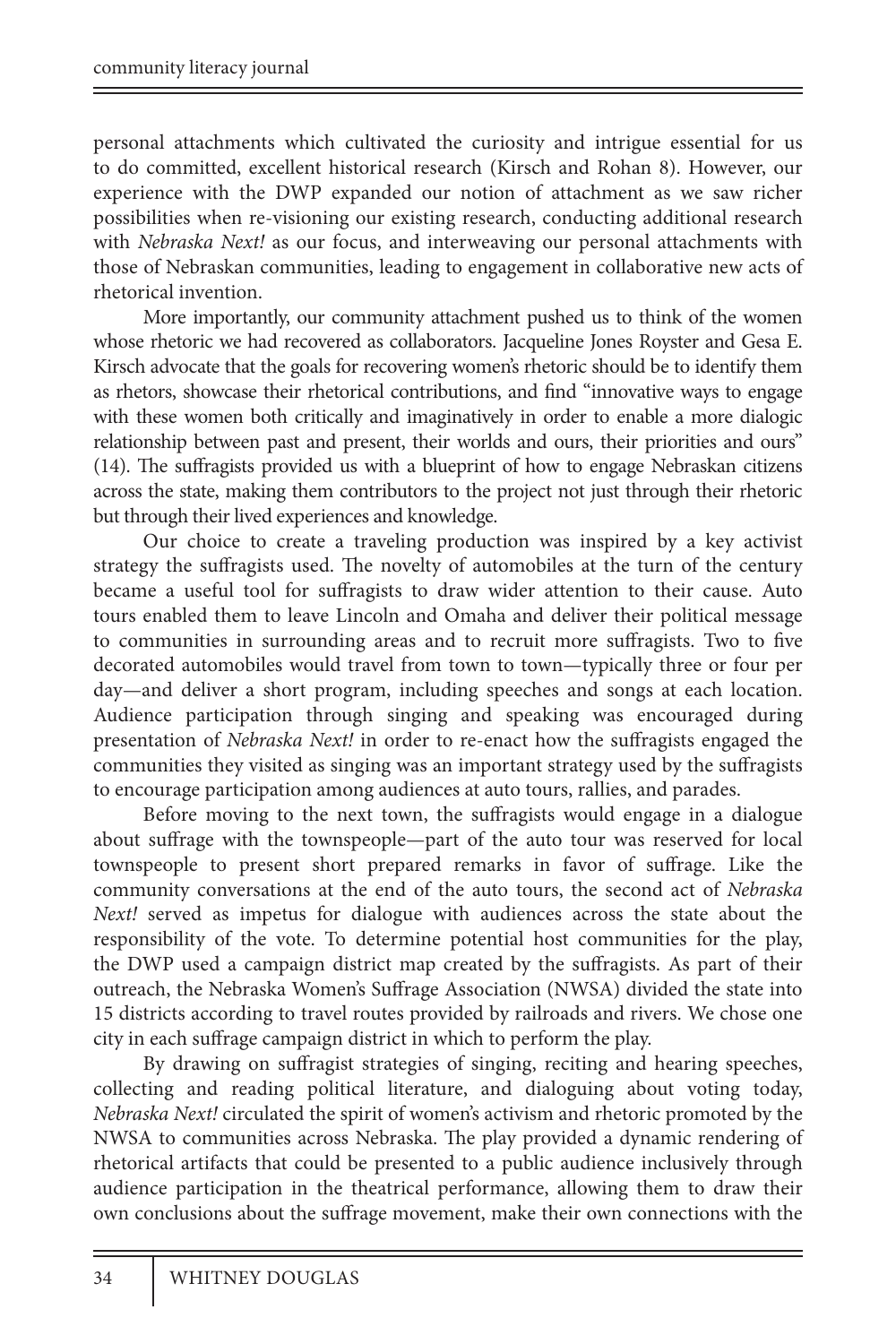current political situation, and participate in archival research as community literacy practice in a small way.

However, the ability of host communities and their members to participate more fully merits further consideration. The DWP letter encouraged community contacts to invite schools and community groups to participate. It was often a single group who brought the production in, thus targeting their students or members. The idea of a play acting as a springboard for civic dialogue that would reach beyond the play into the community was a bit idealistic. In retrospect, the project often lacked solid community liaisons to connect the play to community groups and local concerns. Without this coordination, the play ended up being more of an event rather than part of ongoing community conversations. We recognized the importance of increased networking and inviting community contacts to become collaborators, or, at the very least, a more integral part of the invention process.

While we were able to engage a wider public audience, the audience we reached was comprised of active civic participants; most of the people who attended the performances were already committed voters more interested in learning about the history of state suffrage. The DWP was especially interested in targeting a younger demographic who, according to statistics, were not voting. Some of the performance sites were community colleges and universities hoping to draw students to the performance. The review in the *Lincoln Journal Star* indicated how the play was "preaching to the converted." This fact pushed us to think about how a younger audience accustomed to movies, internet, podcasts, and other new media forms of communication might have been better reached through another medium. We recognize now the importance of including members of the target audience demographic as collaborators, which would magnify the archive's inventive possibilities.

Another issue we encountered was connecting with community members in ways that would sustain ongoing conversations about civic participation, both within the community and ideally across the state. The suffragists worked to create a statewide civic dialogue and political network in the largely rural state of Nebraska and were successful in doing so. Along those lines, Inspired by their success, we too were interested in the possibility of a more networked form of civic dialogue. Originally, we hoped that the play could serve as a piece of a larger community occasion rather than an isolated event. With limited resources and a fairly small group of collaborators, there was much work necessary to revise and finalize the script, make costumes and props, establish venues, and coordinate logistics finalized prior to the performance.

Our engagement with Nebraska community members and the suffragists as collaborators provides a model for thinking about how to engage with future research subjects. If we are working to "forward an enlarged view of rhetoric as a human enterprise" (Royster and Kirsch 98), we ought to enter the archives thinking of them as an expansive site for invention that considers multiple potential collaborators in the experiment of meaning-making and creating knowledge; this includes as collaborators those whose voices and lived experiences are now housed in collections we recover.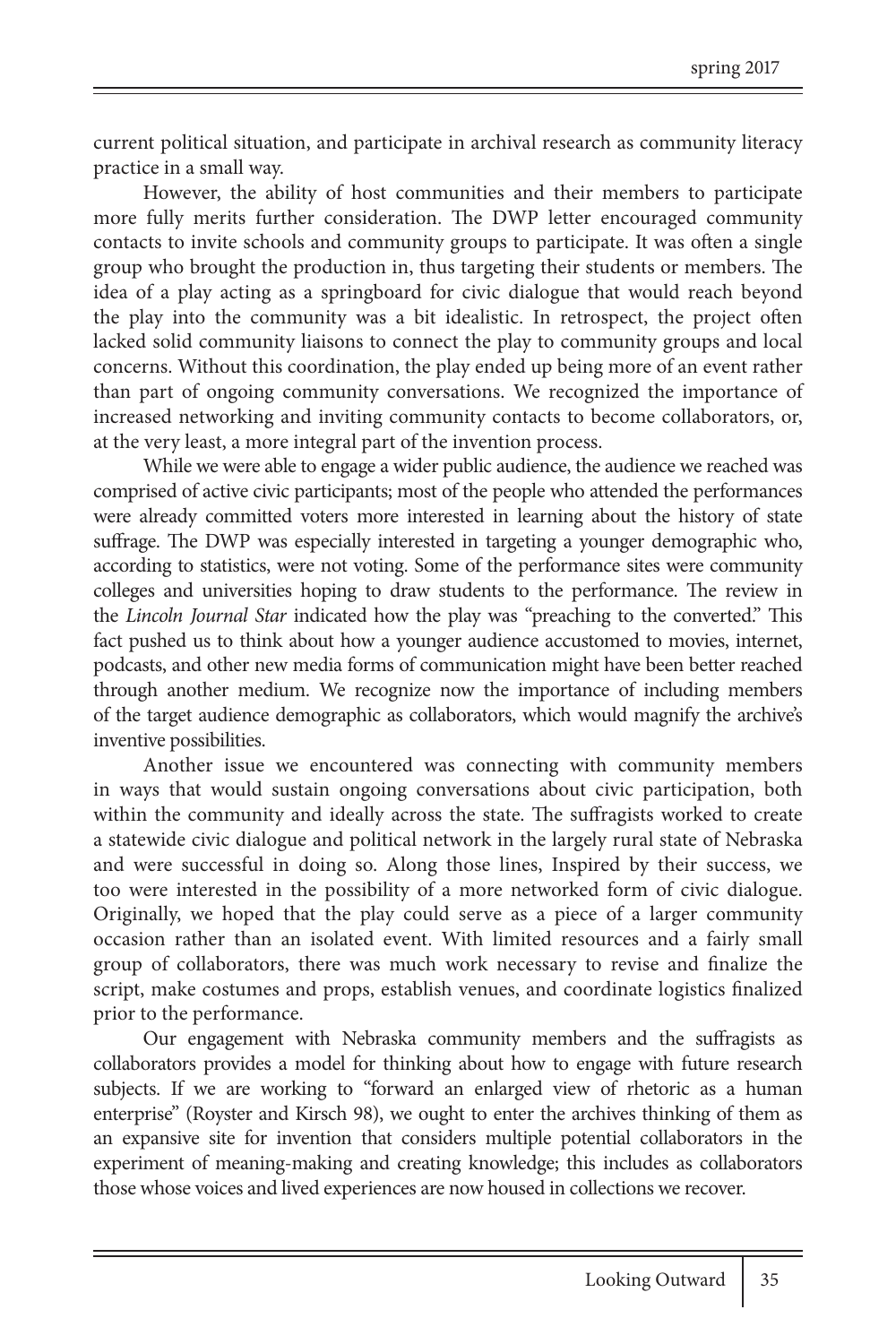#### *(Re)Creating with: Sponsoring Communal Literacy*

The creation and staging of *Nebraska Next!* demonstrates the potential archival research, as a community literacy practice, holds for a shift away from the hierarchical form of literacy sponsorship critiqued by Deborah Brandt. In Brandt's examination of literacy as capital, sponsorship is hierarchical, with sponsors being "any agents . . . . who enable, support, teach, and model, as well as recruit, regulate, suppress, or withhold literacy—and gain advantage by it in some way" (556). The sponsor lends their credibility and resources to the sponsored with the likelihood that they stand to benefit from the success of the sponsored (556). However, the sponsor loses the opportunity to gain valuable knowledge and engagement in deeper meaning-making processes, because they are sponsoring from a unidirectional stance, and contributions of the sponsored go unrecognized unless they directly benefit the sponsor.

Situating ourselves as equal collaborators on community-based projects creates the conditions for reciprocal relationships, minimizing the potential for hierarchies to form. Assuming multiple positions in relation to the central idea of the project creates a shared space for open dialogue between participants, for listening to the expertise of various collaborators, and for making possible the opportunity to negotiate ideas and commitments. The idea at the center of the project becomes the sponsor; collaborators assume flexible identities to move in relation to the center. The solidarity that emerges when a shared idea is at the core of a project encourages participants to bring their knowledge and contributions to the circle, working to erode power structures by resisting ranking and instead, aiming to forge interdependency (Cushman 20).

All DWP participants had identities we brought to the project—company director, scholar, public historian, non-profit worker, actor—but we needed to extend ourselves beyond the initial identities and commitments which drew us to the project. When we started meeting with Judy, Eric and I only saw ourselves as graduate students involved in archival research. At times over the duration of the project, we were hesitant when asked to step out of our roles as researchers to draw on experiences as theater-goers, script-readers/respondents, and women's advocates in our local community. The process of collaborative creation made it clear that flexible identities were ultimately one of the factors that brought the project to fruition, as they allowed us to pause, regroup, and loosen or even let go of some individual commitments in order to consider the whole and to create knowledge in more productive ways. Eric and I came to understand that looking out from the archives into the community also entailed a looking out to see beyond traditional notions of our work as scholars.

Each DWP collaborator had specific commitments, but made those visible and worked to acknowledge and account for the commitments of other collaborators. During the drafting of the script, Judy Hart, director of the Angels Theatre Company who forged the collaboration with the DWP, asked each of us which stories, artifacts, or ideas were most important to us. In a conference call conducted with playwright Carson Becker before she wrote a second draft, collaborators asked what her vision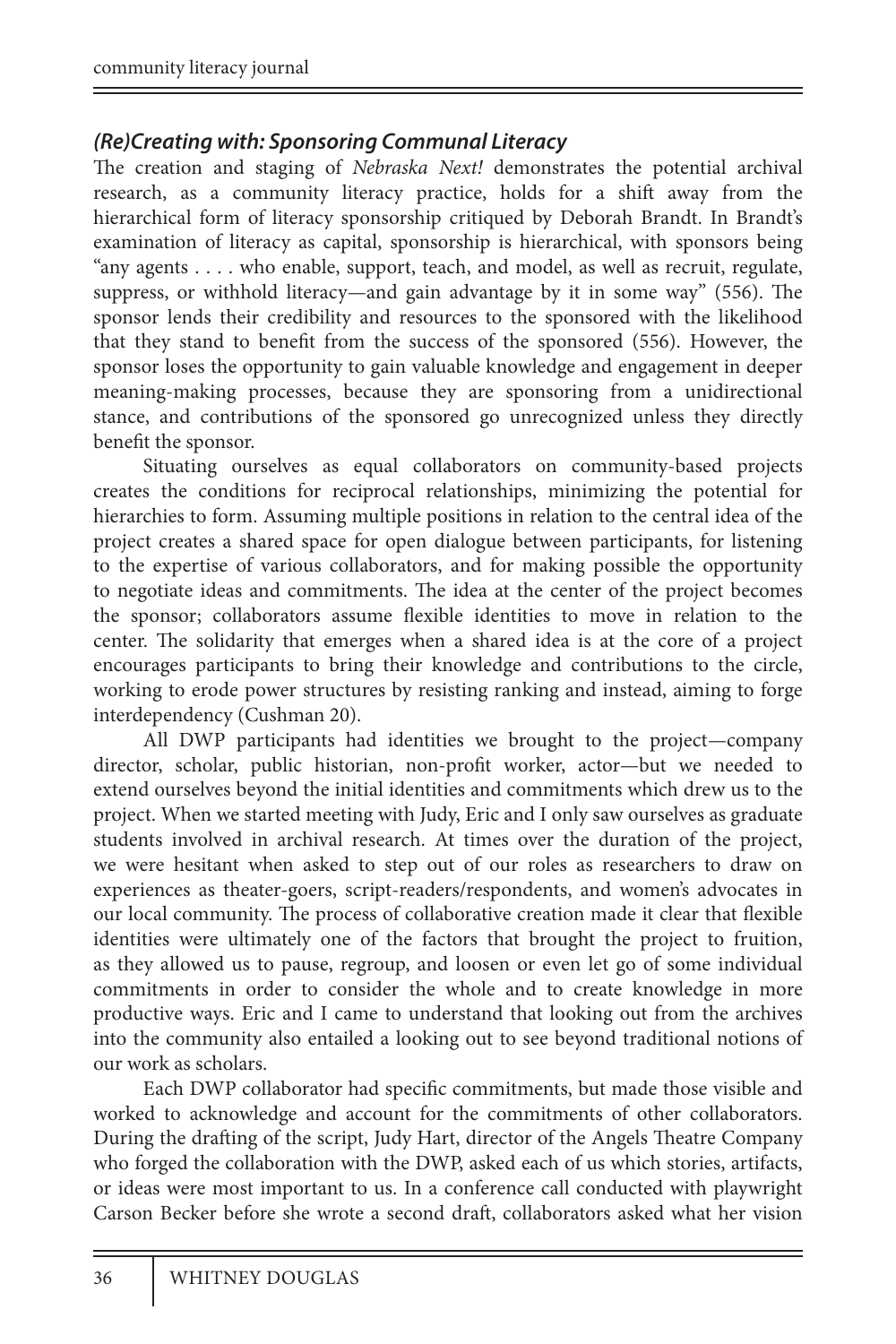was for the movement of the play as well as which artifacts and stories stood out most to her. Early in the process of imagining the narrative arc of the play, some collaborators wanted to include a scene that illustrated tension between a husband and wife over her suffrage activities. The character, as she was envisioned, would be a victim of domestic violence, adding a layer that petitioned for why women needed the vote as well as drawing attention to a contemporary issue. However, Eric and I had not uncovered anything in our archival research which showed or even hinted at such an example. We were committed to giving voice to the movement that had been sitting dormant in the archives for many years. Invested in representing the stories that emerged from the artifacts, Eric and I expressed our concern that the DWP production cast tell the story of the suffrage movement solely by drawing on what could be seen and interpreted in the artifacts.

Several scenes in the play focused on issues Eric and I didn't feel were as central to the suffrage movement as we had conceptualized it; one scene in particular felt too long and in some ways, not as crucial to the story as other shorter scenes. Yet actors and other company members saw the scene as an important moment that would stir audience emotions, and expressed excitement about it. Accustomed to writing in less overtly emotional ways, Eric and I struggled with the rendering of the scene, yet moved to consider why it might be important theatrically and reflected on how our assumptions were coming from our position as graduate students steeped in academic reading and writing. As the aforementioned examples illustrate, DWP collaborators moved back and forth in a give and take relationship with each other as well as shifted in relation to the project. Expertise was ultimately less of a focus, with collaborative contributions and commitment to the central idea being privileged.

Central to archival research as community literacy practice are Freirean notions of solidarity, which scholars like Ellen Cushman have taken up in working with community members outside the university. The work Eric and I did as collaborators on the DeVoted Women Project made possible new representations of knowledge and modes of engagement that wouldn't have emerged without the people we worked with. In the case of the DWP, solidarity existed around the idea summarized in the project's mission statement of "reignit[ing] an intellectual dialogue regarding the responsibilities and patriotism of the vote by focusing on the suffrage movement in Nebraska" ("DeVoted Women Project"). Within this mission statement, the archival research Eric and I contributed was not the sole focus, but it served to help address a local concern raised by an alliance formed of women's advocacy groups in the Lincoln community. The people involved in the planning thus generated the idea that served as the centerpiece around which the solidarity circle was formed. Had Eric and I entered the project with our own research solidly conceptualized and packaged and an unwillingness to think beyond academic genres and audiences, experimental meaning-making and knowledge creation would have been stifled, as would the potential for building relationships with community members—including the suffragists whose rhetoric we had recovered. The recovered portion of Nebraskan women's history and its rhetoric was able to expand in relation to the growing solidarity circle started by The Angels Theatre Company.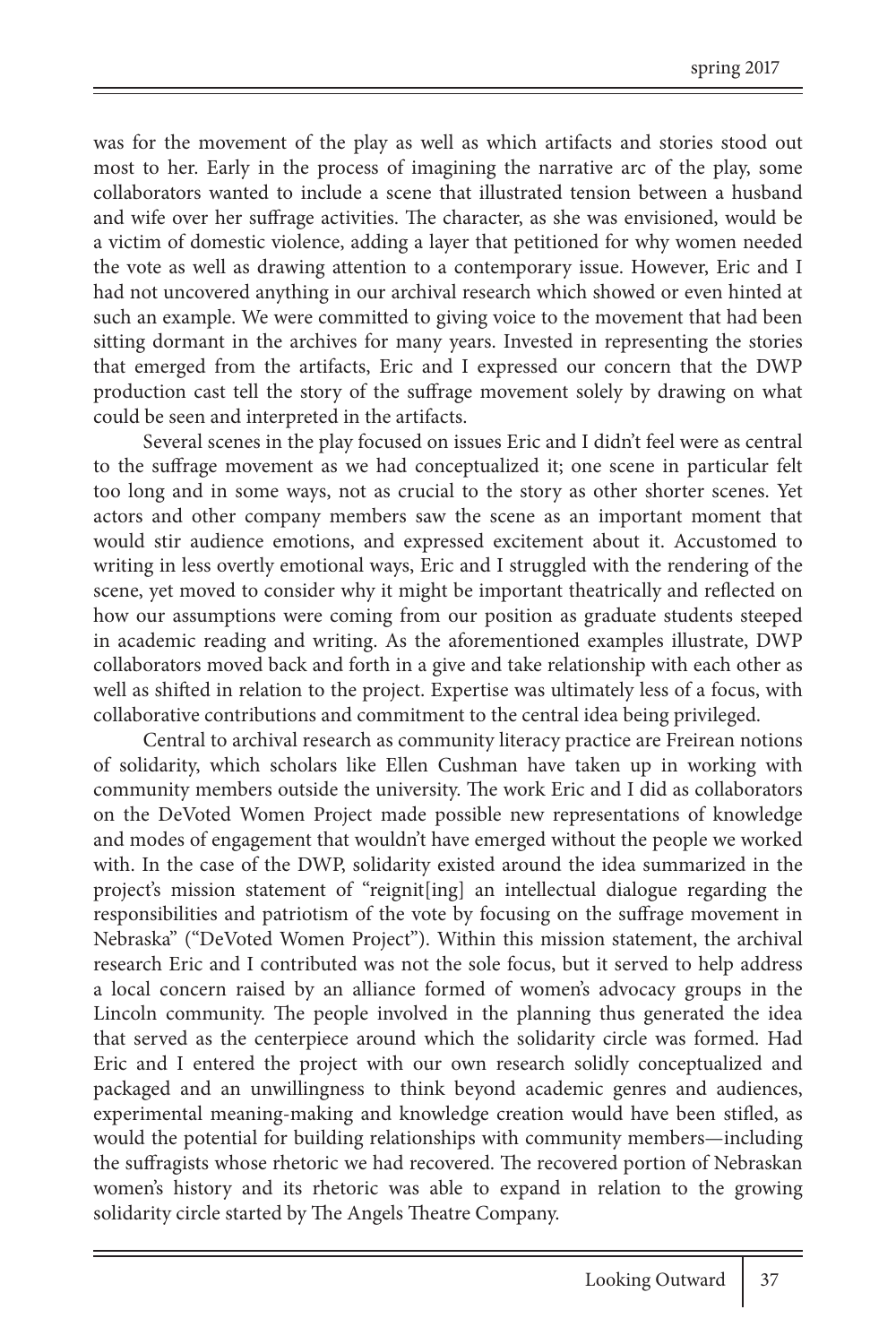Archival research as community literacy practice enables sponsorship to become a multi-directional creative process that builds solidarity through reciprocal relationships around a central idea. In contrast to the hierarchical definition of sponsorship Brandt critiques, the DeVoted Women Project cultivated a shared sense of sponsorship that entailed a back and forth movement of knowledge sharing. In this scheme, collaborators on the DWP served as both sponsors and sponsored at various points in the project's process. While Brandt points to the success a sponsor receives through sponsoring literacy development, the goals of the DWP were not measured by capitalistic terms of success, but in our ability to reach and share with citizens across the state—to engage with the community.

Although the DWP's success was about engaging with communities, we were concerned about the issue of sustaining the project and its aim to foster civic dialogue and advocate for citizens to vote. Judy had other shows to produce and direct, the actors had other theatrical commitments, other collaborators had pressing professional commitments, and Eric and I had graduate school requirements to fulfill. The project and its challenges served as a critical impetus for me to rethink my identity as a scholar and what I want my scholarship to mean and accomplish. I would love to know on future projects in which I collaborate that the sustainability of a project is defined and viable, no matter how long the course of the project might be.

Although sustaining or even expanding the project was not possible, the DeVoted Women Project reflects the profound potential of archival research as community literacy practice. Archives exist within a community and document its histories, and as such call on scholars to cultivate habits of mind that enable us to locate ourselves within our communities. The field of composition and rhetoric has created momentum in recovering the voices and illuminating the rhetorical contributions of women excluded from the rhetorical canon; however, there is a double silence we must confront. By only moving archival work into academic forums, we risk silencing the voices of the past in our communities and from community members with whom we can collaborate and create *alongside*.

Archival research as community literacy practice urges us to look out from the archives with rhetorical awareness of our communities. Creating *alongside* others demands an openness that requires us to look out from the archives to consider what ideas, questions and concerns exist in the local community in relation to archival materials and making those considerations in conversation with community members. It asks us to consider the potential archives hold for recovery work that is conscious of its creative possibilities: the creation of possible representations of recovered artifacts and the creation of reciprocal relationships in solidarity circles.

#### *A Framework for Approaching the Archives*

The conditions for creative possibilities can be created through what Jacqueline Jones Royster and Gesa E. Kirsh call *strategic contemplation*, which involves taking into account as much as possible but not evaluating our research or reaching closure too soon (85). Strategic contemplation invites wonder, creativity, and inspiration into the research process and functions recursively (85)—characteristics that can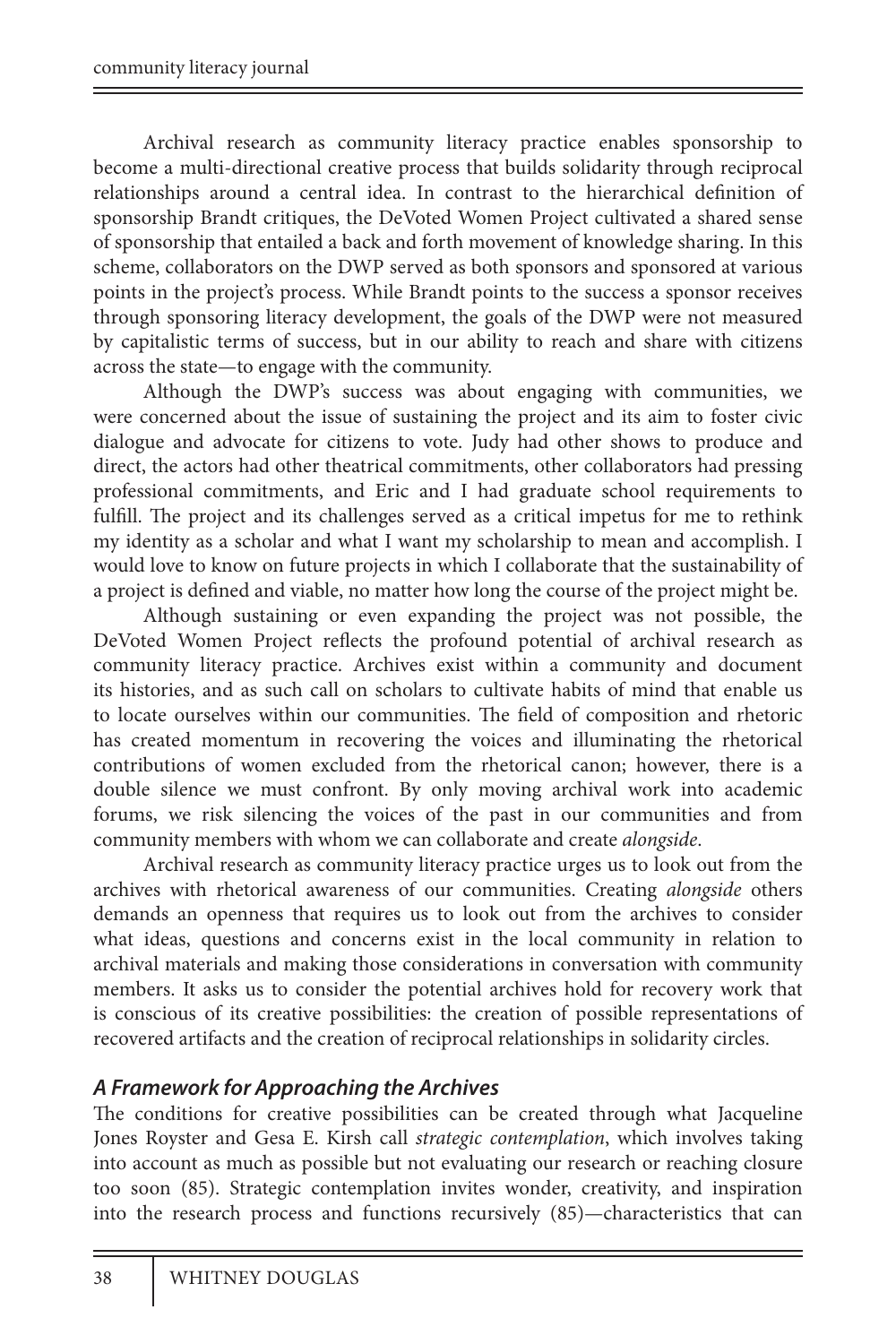make archival research as community literacy practice as generative as possible. Approaching archival research through a stance of strategic contemplation, we can begin the process by exploring the following questions:

- What connections exist between these artifacts and current community conversations and/or concerns?
- Who in the community is having these conversations and/or addressing or working to resolve these concerns?
- Who else might have a vested interest in these conversations and/or concerns?
- What multiple forms might these artifacts assume and who might want to engage in acts of rhetorical invention to consider possibilities for making the artifacts public and visible?
- How might the community benefit from the artifacts, and in what ways?

By considering these questions, the archival researcher can begin by inviting community members into early conversation about the recovered artifacts and their creative potential, engaging in collaborative invention to determine a central idea around which a solidarity circle might form.

Archival researchers can also prepare to establish reciprocal relationships with collaborators in a solidarity circle by considering the following early in their research:

- Do collaborators foresee power imbalances in the relationships they seek to build as they begin the processes of creating alongside others?
- Where do individual commitments lie in relationship to the vision and carrying out of the project?
- What identities do collaborators bring to the project, and is there a willingness to work beyond expertise and assume multiple positions in relation to the project?

As the project unfolds, collaborators can begin to consider how to draw on the expertise and knowledge from the voices and experiences of those whose rhetoric is being recovered.

Archival research as community literacy practice asks us to reflect on the intersection of the archives, the community, and our professional identities. Rather than viewing university-community relationships as moments when academics can deliver an already theorized or historically contextualized interpretation of archival research to the public or work on a limited basis with community members from our positions of disciplinary expertise, we can instead build relationships and create new knowledge in collaboration. Archival research as community literacy practice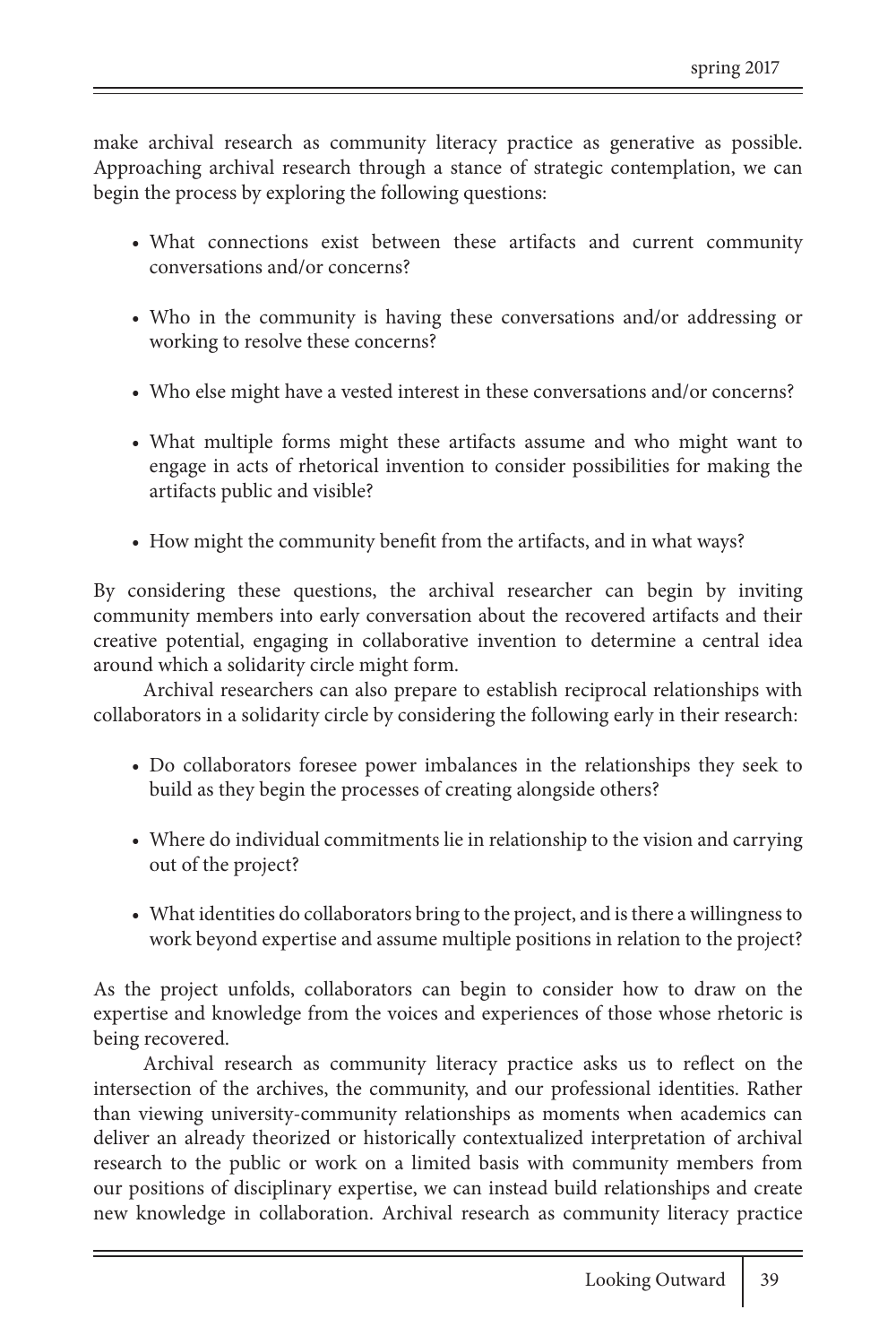provides shared learning and teaching experience for *all* collaborators, laying a foundation for generating additional insights, new public texts, and even new forms of community literacy.

#### *Endnotes*

1 The 2004 presidential primary election showed only 21% of registered Nebraska voters went to the polls though that number jumped to 68% for the general election. But a quick look at the 2005 Lincoln city primary election shows that 19.55% of registered voters went to the polls, representing 11.96% of the entire city's population. The general city election was slightly better with a 29.3% turnout rate or 18.3% of the total population of Lincoln, but these numbers do not tell us how many women participated in the election. Because Nebraska does not ask for gender identity upon registration to vote, tracking voting by gender becomes difficult. The Lincoln Lancaster Women's Commission estimated that close to 66% of eligible (over eighteen and registered) women of Lincoln voted in the 2004 general election but only 16.4% of the total eligible women voted in the 2005 city election (Lancaster County Election Commissioner).

2 Our work with The DeVoted Women Project involved more than collaborating to create *Nebraska Next!*, though that is the focus of this piece. In order to raise money to pay the playwright the Angel's Theater Company performed Wendy Lil's *Fighting Days*. An equality day celebration was held at the Lincoln YWCA where Eric and I gave a formal presentation on local suffrage activity.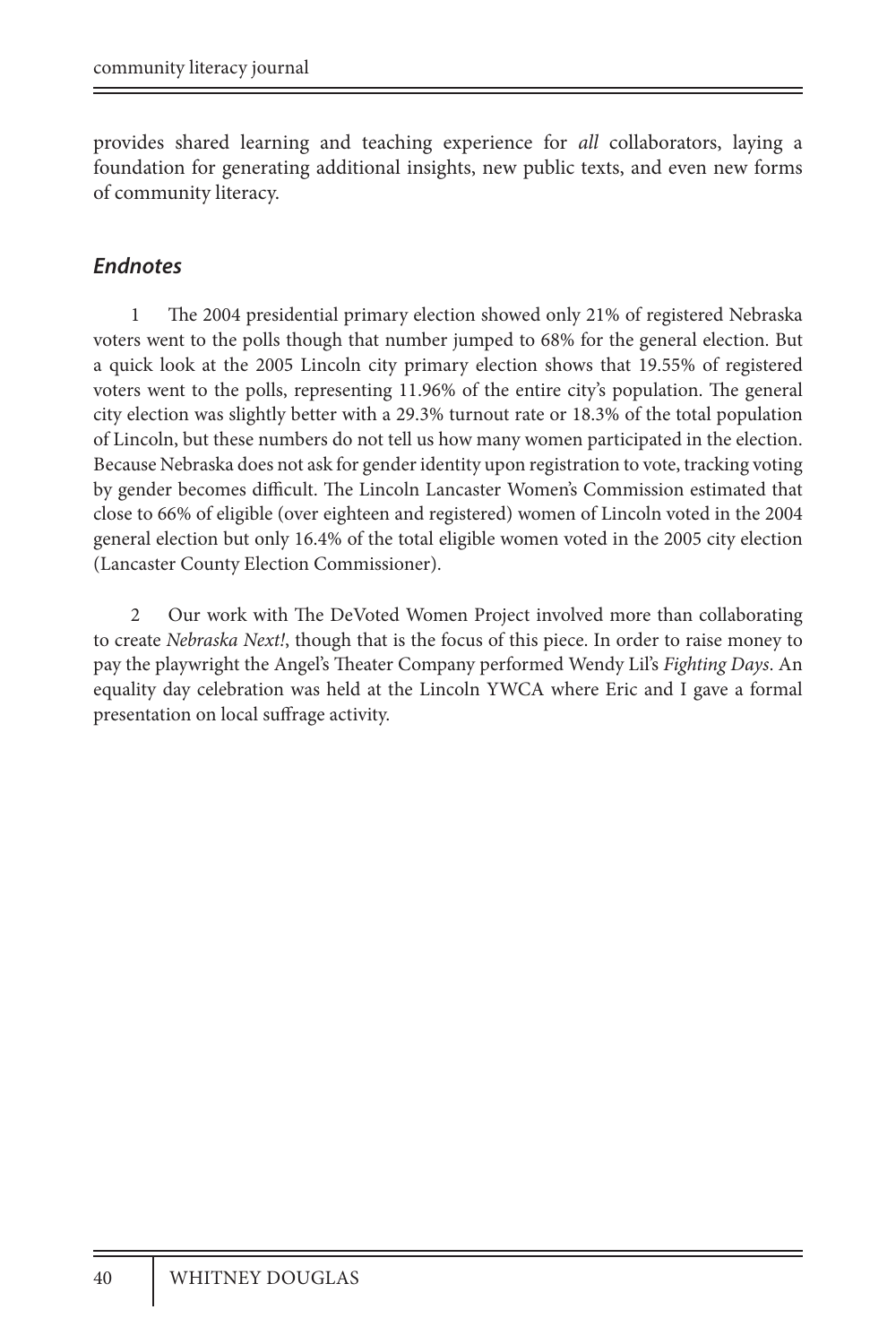#### *Works Cited*

- Brandt, Deborah. "Sponsors of Literacy." *Literacy: A Critical Sourcebook*, edited by Ellen Cushman, Eugene R. Kintgen, Barry M. Kroll, and Mike Rose. Bedford/St. Martin's, 2001, pp. 555–571.
- Cushman, Ellen. "The Rhetorician as an Agent of Social Change." *College Composition and Communication*, vol. 47, no. 1, 1996, pp. 7–28.
- "DeVoted Women Project" *Angels Theatre Company*, Sept. 2007, www.angelscompany.org/DeVoted/index.htm. Accessed 15 Sept. 2007.
- Kirsch, Gesa E., and Liz Rohan, editors. *Beyond the Archives: Research as a Lived Process*. Southern Illinois University Press, 2008.
- Kubert, Larry L. "Nebraska Next!" Preaches Voting Message to Converted Audience." *Lincoln Journal Star,* 9 March 2006, p. 3C.
- *Lancaster County Election Commissioner*. Lancaster County, Nebraska, May 2005. www.lincoln.ne.gov/cnty/election/results/resul05a.htm. Accessed 2 Oct. 2005.
- *Nebraska Next!* By Carson Becker, Directed by Judith K Hart, performances by Tammy Meneghini, Lettie Van Hemert, Mary Douglass, Jack Carpenter, Nebraska, March 2006.
- Royster, Jacqueline Jones, and Gesa E. Kirsch. *Feminist Rhetorical Practices: New Horizons for Rhetoric, Composition, and Literacy Studies*. Southern Illinois University Press, 2012.
- "Ten Reasons Why Women Shouldn't Vote." Flier. Lincoln: Nebraska Woman Suffrage Association. Archives of the Nebraska State Historical Society, Lincoln, NE. 2 Oct. 2005.
- "Votes for Nebraska Women." Flier. Lincoln: Nebraska Woman Suffrage Association. Archives of the Nebraska State Historical Society, Lincoln, NE. 2 Oct. 2005.
- "Woman Suffrage Campaign Map." Map. Lincoln: Nebraska Woman Suffrage Association. Archives of the Nebraska State Historical Society, Lincoln, NE. 2 Oct. 2005.